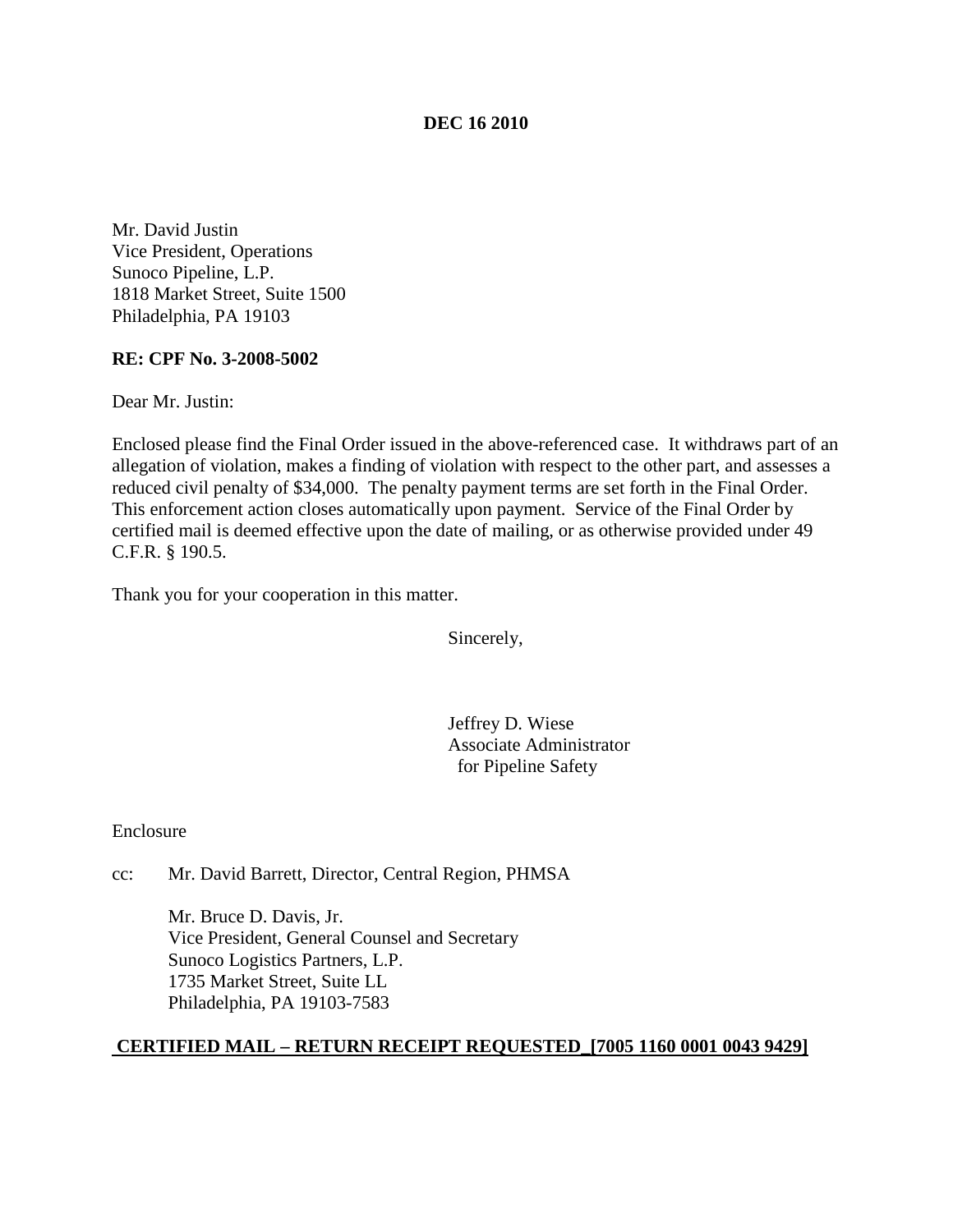## **U.S. DEPARTMENT OF TRANSPORTATION PIPELINE AND HAZARDOUS MATERIALS SAFETY ADMINISTRATION OFFICE OF PIPELINE SAFETY WASHINGTON, D.C. 20590**

**) In the Matter of ) ) Sunoco Pipeline, L.P., ) CPF No. 3-2008-5002 ) Respondent. )**

**\_\_\_\_\_\_\_\_\_\_\_\_\_\_\_\_\_\_\_\_\_\_\_\_\_\_\_\_\_\_)**

**\_\_\_\_\_\_\_\_\_\_\_\_\_\_\_\_\_\_\_\_\_\_\_\_\_\_\_\_\_\_**

#### **FINAL ORDER**

On December 11-15, 2006, pursuant to 49 U.S.C. § 60117, a representative of the Pipeline and Hazardous Materials Safety Administration (PHMSA), Office of Pipeline Safety (OPS), conducted an on-site pipeline safety inspection of the facilities and records of Sunoco Pipeline, L.P. (Respondent or Sunoco), in Michigan and Ohio. Sunoco, a subsidiary of Sunoco Logistics Partners, L.P., operates approximately 3,600 miles of PHMSA-regulated pipelines transporting crude oil, refined petroleum products, and highly volatile liquids in Texas, Pennsylvania, Ohio, New Jersey, New York, and Michigan.<sup>[1](#page-1-0)</sup>

As a result of the inspection, the Director, Central Region, OPS (Director), issued to Respondent, by letter dated March 11, 2008, a Notice of Probable Violation and Proposed Civil Penalty (Notice). In accordance with 49 C.F.R. § 190.207, the Notice proposed finding that Respondent had violated 49 C.F.R. § 195.412(a) and proposed assessing a civil penalty of \$44,000 for the alleged violation. The Notice also proposed finding that Respondent had committed another probable violation of 49 C.F.R. Part 195 and warning Respondent to take appropriate corrective action to address such probable violation or be subject to future enforcement action.

Sunoco responded to the Notice by letters dated April 9, 2008, July 31, 2008, and August 19, 2008 (collectively, Response). Sunoco contested the allegation and requested a hearing. A hearing was subsequently held via telephone conference on August 21, 2008, with Renita K. Bivins, an attorney in the Office of Chief Counsel, PHMSA, presiding. At the hearing, Respondent was represented by counsel. Respondent was given 30 days to provide a posthearing submission. After the hearing, the company provided additional written material for the record by letter dated September 12, 2008, including a summary of the information it had presented at the hearing (Supplemental Response). OPS was also given 30 days to submit additional information and submitted Google Map aerial photographs of Respondent's right-ofway during the subject period.

<span id="page-1-0"></span><sup>&</sup>lt;sup>1</sup> 2010 submissions by Sunoco to the Office of Pipeline Safety's Online Data Entry System (ODES) Administration; PHMSA internal records.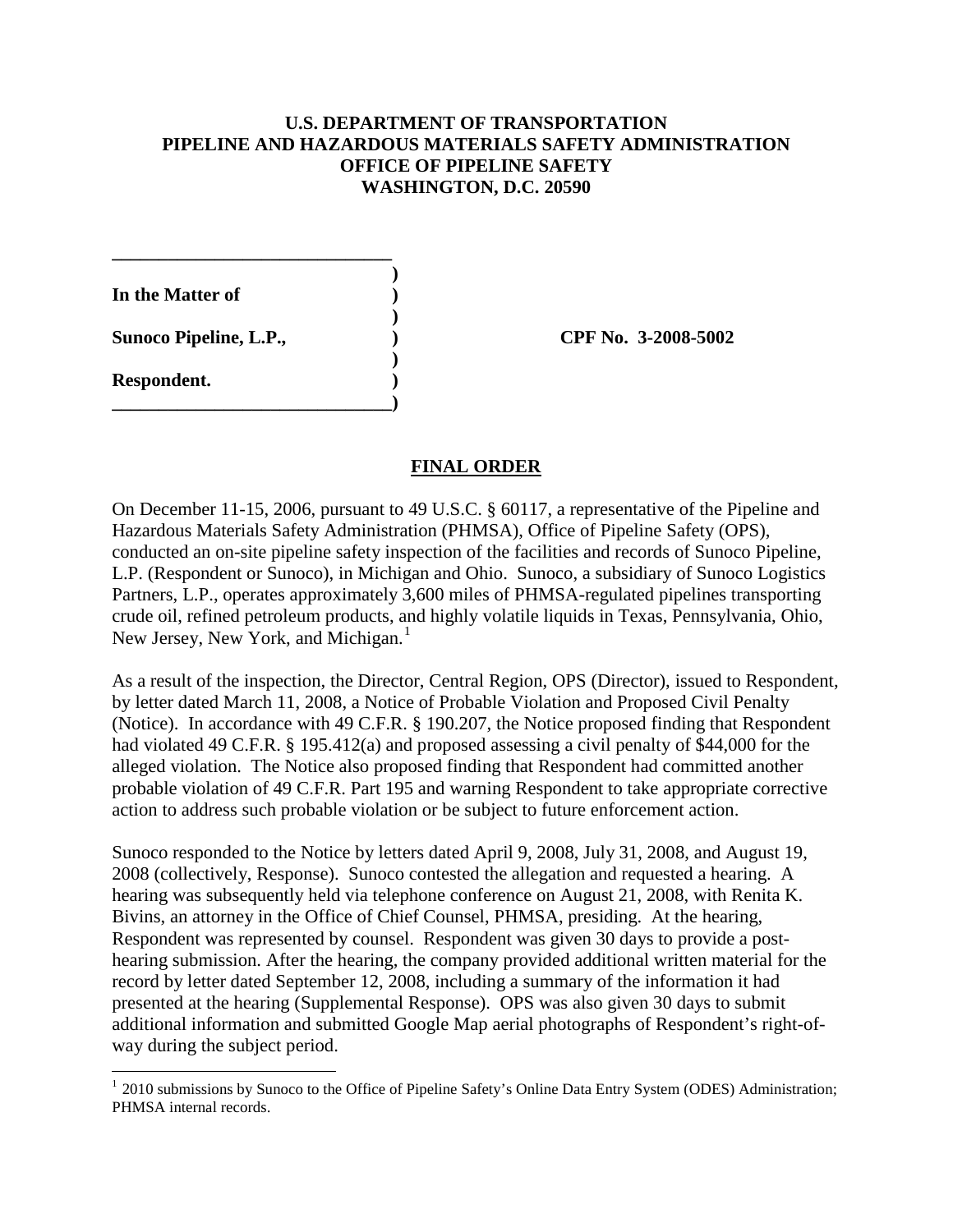## **FINDING OF VIOLATION**

The Notice alleged that Respondent violated 49 C.F.R. Part 195, as follows:

**Item 1:** The Notice alleged that Respondent violated 49 C.F.R. § 195.412(a), which states:

## **§ 195.412 Inspection of rights-of-way and crossings under navigable waters.**

(a) Each operator shall, at intervals not exceeding 3 weeks, but at least 26 times each calendar year, inspect the surface conditions on or adjacent to each pipeline right-of-way. Methods of inspection include walking, driving, flying or other appropriate means of traversing the right-of-way.

The Notice alleged that Respondent violated 49 C.F.R. §195.412(a) by failing to adequately inspect the surface conditions on or adjacent to each pipeline right-of-way, using aerial or foot patrols, at intervals not exceeding 3 weeks, but at least 26 times each calendar year. According to the Notice, the week-long PHMSA audit included observations of Sunoco's active rights-ofway and its aerial and foot patrol programs. Specifically, the Notice alleged that the OPS inspector observed two areas that were overgrown along Sunoco's Medina Main Line Block Valve and the Hudson Pump Station rights-of-way. The two areas alleged to have been overgrown lay between Cook and Nichols Roads (Cook Road area), [2](#page-2-0) and between Candlewood Lane and Oak Hill Road (Candlewood area) in Summit County, Ohio. At the hearing, Sunoco submitted Exhibits CR-1 through CR-8 and addressed the two areas separately.

## **Cook Road Area**

Sunoco contended that the 3,400-foot-long Cook Road area, with the exception of a 430-foot portion, was patrolled by foot, and that the right-of-way was cleared in accordance with all applicable regulations. As for the 430-foot portion, Sunoco contended that the area was clearly visible by aerial patrol, as required by 49 C.F.R. § 195.412(a). Sunoco explained that, of the 430-foot portion, only 150 feet were covered with pine trees that do not lose their foliage; the remaining 280 feet of the right-of-way were covered by deciduous trees, making aerial observation possible from October through May. Respondent further explained that this 430 section of the right-of-way was bordered on the south side by a residential driveway and garage, making aerial observation of the right-of-way feasible during the winter and summer. Respondent also explained that its air patrol contract required weekly air patrols for rights-ofway, with 35 to 40 patrols per year, conditions permitting. Respondent stated that the frequency of air patrols was well above the 26 times per year required by 49 C.F.R. § 195.412(a).

In support of its position, Respondent stated that during a post-audit teleconference with PHMSA, Sunoco's air patrol pilot had reported that he could perform an adequate right-of-way aerial patrol with the tree conditions on the right-of-way at that time. Respondent also stated that on May 30, 2007, the pilot emailed Sunoco's Region 3 Field Engineer with a list of right-of-way sections that were obscured by tree foliage and in need of ground right-of-way patrol, which

<span id="page-2-0"></span><sup>&</sup>lt;sup>2</sup> Exhibit CR-1: Schematic showing Cook Road to Nichols Road segment of Sunoco's 8-inch pipeline to be approximately 3,400 feet long.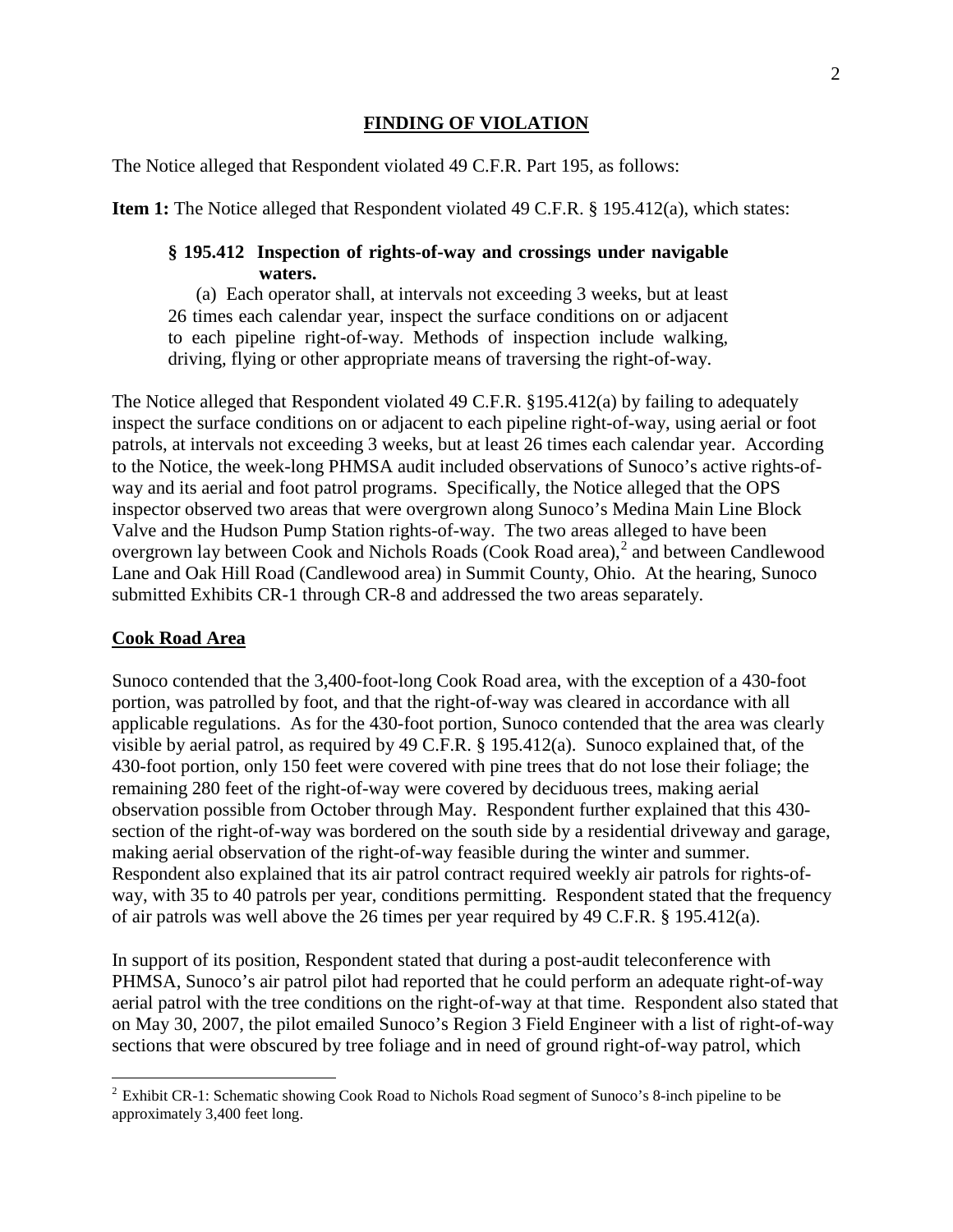included the Nichols and Cook Roads areas. Respondent further stated that it initiated a ground patrol of the Cook Road area right-of-way on June 15, 2007.

In response, OPS asserted that during its week-long audit it observed Sunoco's active right-ofway patrolling program, including aerial and foot patrols. The inspector testified that he walked part of the right-of-way and photographed the subject areas. The OPS inspector further testified that, during the audit, he discovered an area approximately ½ mile long and sections of the rightof-way in the Cooks and Nichols Road area covered by pine trees and deciduous trees up to one foot in diameter, impeding aerial patrol. The OPS inspector also testified that the Cook Road area was not on Sunoco's list of foot-patrolled areas and that Sunoco personnel indicated that the area was patrolled by air. During the hearing, OPS also pointed out that this was conflicting information, as Respondent testified that the area was patrolled both by air and foot.

In support of its position that the area was overgrown, OPS submitted an October 2000 TerraServer<sup>[3](#page-3-0)</sup> satellite photograph of the area. OPS also submitted Google maps with satellite aerial photographs.<sup>[4](#page-3-1)</sup> OPS asserted that the photographs submitted by Sunoco actually supported the allegation of violation<sup>[5](#page-3-2)</sup> and that the photographs showed the right-of-way to be overgrown, thus reducing visibility and making appropriate aerial patrolling unlikely.

Respondent took exception to the satellite photo introduced by OPS and included on page 7 of the Violation Report (VR). Respondent argued that the photo resolution was not clear and was not an accurate depiction of the foliage during the December 2006 audit, as the photo was taken in June 2007. Sunoco further argued that the photo should not be used to determine compliance because it was taken six months after the audit. Sunoco also argued that, even if accepted, the photos were favorable to Respondent because they showed most of the right-of-way as being clear and visible.

Respondent asserted that on June 8, 200[6](#page-3-3), six months prior to the OPS audit, Sunoco emailed<sup>6</sup> the air patrol pilot to ask if there were any areas obscured from aerial view. Respondent explained that the June 14, 2006 response from the air patrol pilot identified several areas that were obscured by tree growth, but that the Cook Road area was not included on the list.<sup>[7](#page-3-4)</sup>

<span id="page-3-0"></span><sup>&</sup>lt;sup>3</sup> The TerraServer viewer allows users to select imagery from different dates and of different resolutions. While most of the TerraServer imagery is focused on high-resolution, color, satellite and aerial imagery, TerraServer.com also offers Color Infrared Imagery, Panchromatic Imagery, Low Resolution Satellite Imagery, and Topographic Maps. TerraServer provides access to drawing and measuring tools that can measure surface distance and area on an image.

<span id="page-3-1"></span><sup>&</sup>lt;sup>4</sup> Satellite photo taken October 12, 2002 from the Terraserver.com, OPS Violation Report (VR), Exhibit A, p. 6; Photo of right-of-way taken June 2007, VR p. 7; Photo from TerraServer.com taken October 12, 2000, VR p. 8; and Photo taken June 25, 2007 from bottom of the hill looking west towards right-of-way, VR p. 9.

<span id="page-3-2"></span><sup>&</sup>lt;sup>5</sup> The photographs taken by Respondent's air patrol were labeled as "Exhibit CR-2, an aerial photograph of the right-of-way on December 27, 2006," and "Exhibit CR-3, an aerial photograph of the right-of-way taken May 24, 2007."

<span id="page-3-3"></span><sup>6</sup> Sunoco Exhibit CR-6, Email from Sunoco to air patrol pilot asking, "would you be able to let me know if there are any areas along our right of way that you can't see…?", dated June 8, 2006, and email response from pilot, dated June 14, 2006.

<span id="page-3-4"></span><sup>7</sup> Sunoco Exhibit CR-6. Email response from air patrol pilot, dated June 14, 2006.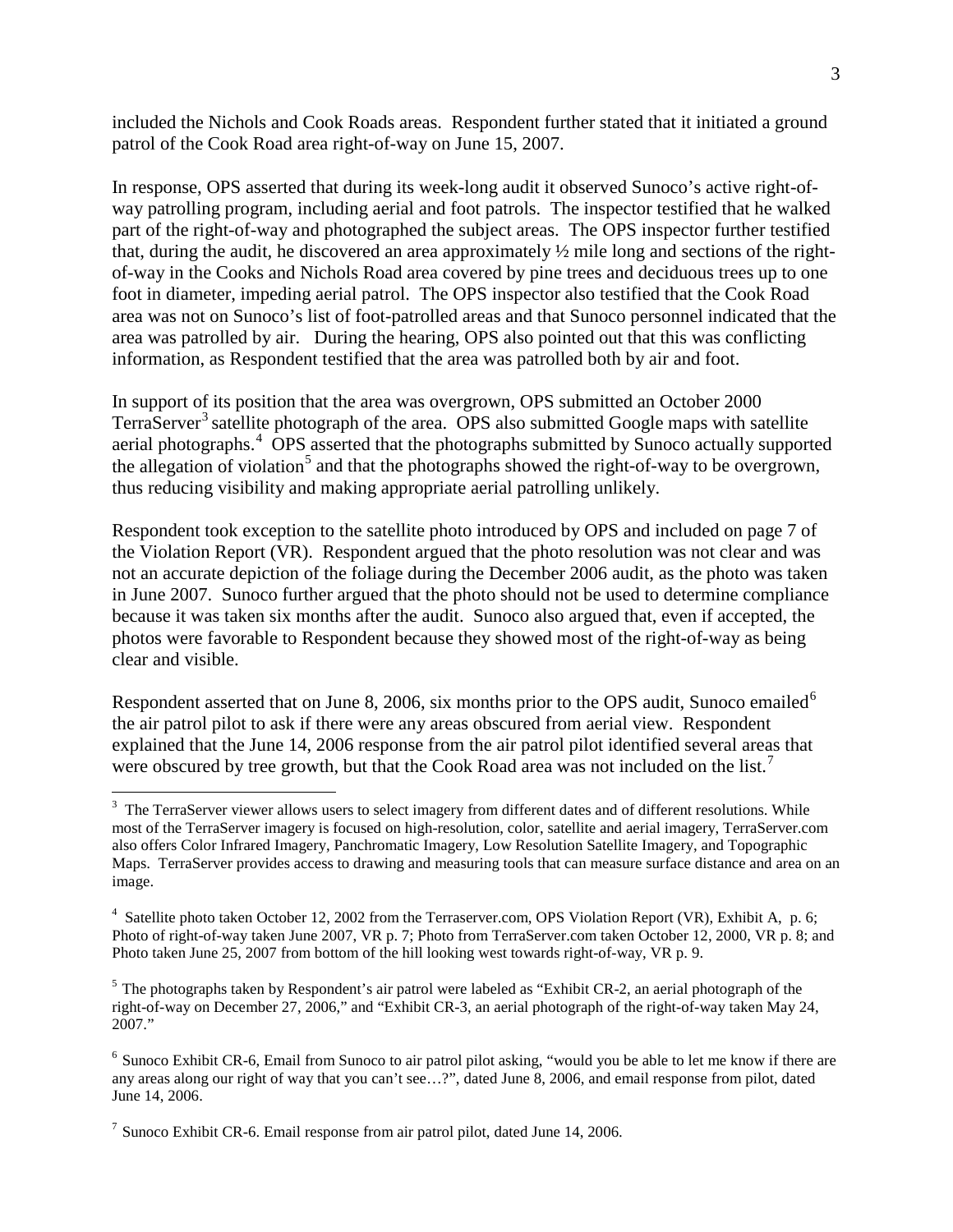Respondent explained that the same inquiry was made of the pilot on January 26, 2007, two months following the OPS audit. In an email response, $\delta$  dated February 7, 2007, the pilot advised Sunoco that it was winter and no leaves were on the trees. Sunoco continued to assert that the right-of-way was clear. Respondent stated that its records indicating the completion of the patrols were signed on January 10, 2007, and May 16, 2007, respectively.

The OPS inspector countered that he personally walked the right-of-way, saw dense foliage, spoke to Respondent's personnel about the right-of-way, and discussed the history of the line during the OPS audit. OPS explained that the photos provided an overview of the status of the right-of-way with a snapshot of moments in time, showing an aerial view of the overgrown surface condition of Sunoco's right-of-way. OPS further explained that the satellite photographs<sup>[9](#page-4-1)</sup> showed the right-of-way was not clear, although Respondent's aerial records indicated continuous patrolling throughout years 2001 through 2007.

OPS also testified that, although Sunoco personnel indicated that the area was aerially patrolled, Respondent's email dated June 26, 2007, indicated the area was supposed to be included in the foot patrol process on January 26, 2006, and January 12, 2007. However, Sunoco's records show the Cook Road area foot patrols did not start until June 15, 2007, after the December 2006 audit. OPS also testified that, prior to June 15, 2007, Sunoco indicated that it did not consider this area to be in need of foot patrols, yet the pilot's aerial photographs<sup>[10](#page-4-2)</sup> showed the area to be overgrown at that time.

After considering all the evidence, I find that a portion of the Cook Road right-of-way was not clearly visible by aerial patrol. The photo on page 7 of the Violation Report shows a marker under a pine tree and that the first 150 to 200 feet of the right-of-way were under pine trees. Respondent's own Exhibit CR-2 and Exhibit CR-3 show the right-of-way to be overgrown in a time of tree growth. Sunoco acknowledged that the 430-foot tree-covered section of the right-ofway was in need of what it referred to as "First Round Clearing." I also find that there is no evidence that the Cook Road area was on Respondent's list of foot-patrolled areas. Sunoco did not submit its 2006 "Right of Way Patrol" records, either before or during the hearing, to show that it performed foot patrols of the area. Although Respondent submitted its 2007 "Right of Way Patrol" records,  $^{11}$  $^{11}$  $^{11}$  the records are not relevant to the allegation of violation stemming from the 2006 OPS audit, as the foot patrol records started in June 15, 2007.

 $\overline{a}$ 

<span id="page-4-0"></span><sup>8</sup> Sunoco Exhibit CR-7. Email regarding obscured right-of-way from Northern States Aviation, dated February 7, 2007.

<span id="page-4-1"></span><sup>&</sup>lt;sup>9</sup> Satellite photo taken October 12, 2002 from the Terraserver.com, VR, Exhibit A, p. 69: Photo from TerraServer.com October 12, 2000, VR p. 8.

<span id="page-4-2"></span><sup>&</sup>lt;sup>10</sup> Patrol pilot photograph of right-of-way, VR, Exhibit A, p. 5.

<span id="page-4-3"></span><sup>&</sup>lt;sup>11</sup> Sunoco Exhibit CR-8; Right of Way Patrol, DOT 195.412, Week Ending June 2, 2007; Week Ending June 16, 2007; Week Ending June 30, 2007; Week Ending July 13, 2007; Week Ending July 28, 2007; Week Ending August 7, 2007; Week Ending August 22, 2007; Week Ending September 15, 2007; Week Ending September 29, 2007; Week Ending October 13, 2007; Week Ending October 27, 2007; Week Ending November 10, 2007; and Week Ending November 21, 2007.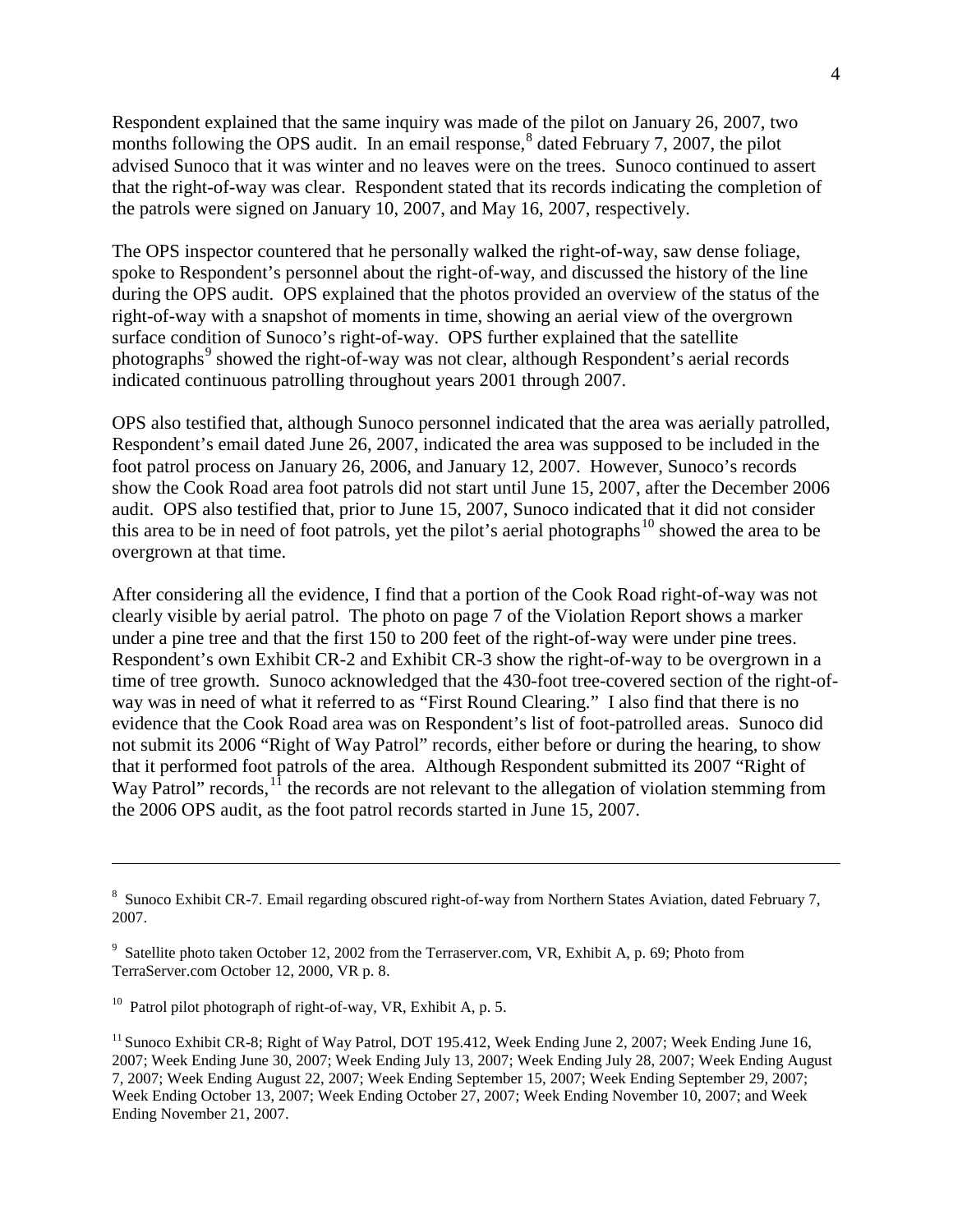I further find that Sunoco failed to demonstrate that it performed foot patrols of the areas where overgrown trees on the right-of-way precluded effective inspection of the condition of the pipeline surface conditions by aerial patrol. The photo on page 7 of the Violation Report, taken during the December audit, shows that the right-of-way was covered by tree foliage, reducing the likelihood that it was visible by aerial patrol. Therefore, I reject Sunoco's argument that its pilot could see the Cook Road area right-of-way and that the areas not visible were foot-patrolled. The inability to effectively inspect the right-of-way by aerial patrol, combined with the lack of foot patrol records, demonstrates that Sunoco failed to adequately patrol its rights-of-way within the required intervals. Accordingly, I find that Respondent violated 49 C.F.R. § 195.412(a) by failing to inspect the Cook Road area surface conditions on or adjacent to each pipeline right-ofway, at intervals not exceeding three weeks, but at least 26 times each calendar year.

This finding of violation will be considered a prior offense in any subsequent enforcement action taken against Respondent.

#### **Candlewood Area**

As for the Candlewood area, Sunoco contended that the allegation of violation in the Notice was inaccurate. Sunoco attributed the inaccuracy to statements it made during the OPS audit. Sunoco testified to making statements that confused an "old" right-of-way" with the existing right-of-way. Respondent explained that it mistakenly stated that a section of pipeline along the Candlewood area right-of-way was replaced by a horizontal directional drill (HDD) and that the replacement pipe was not on the original right-of-way. During the hearing, Sunoco presented information to show that the HDD was indeed on the original right-of-way. Respondent clarified that the 1990 HDD was installed directly under the existing pipeline right-of-way for approximately 1,850 feet of the total 2,175-foot HDD length. Sunoco argued that the photo on page 9 of the Violation Report, captioned "old right of way," was not representative of the deciduous trees in eastern Ohio during the December audit. Respondent also contended that the photo was not correct because there was no "old right of way." Sunoco added that although the caption reads, "looking west down the old pipeline right of way," it is a photo of its current rightof-way. In support of its position, Sunoco also submitted alignment sheets.

The OPS inspector testified that the audit revealed the Candlewood area was not on Sunoco's list of patrolled areas, and that Sunoco personnel indicated that the area was not foot-patrolled. The OPS inspector also stated that he walked the right-of-way with Respondent's personnel, saw dense foliage, and discussed the history of the line, as well as Sunoco's reasons for the HDD. OPS later accepted Respondent's explanation and clarification regarding the location of the HDD and right-of-way.

After considering all the evidence, I find that there was miscommunication, and that inaccurate statements were made, during the OPS audit regarding the 1990 HDD and true location of the pipeline, which led to this allegation of violation. Based upon Sunoco's clarification that the 1990 HDD was installed on the original pipeline right-of-way, this allegation of violation is withdrawn.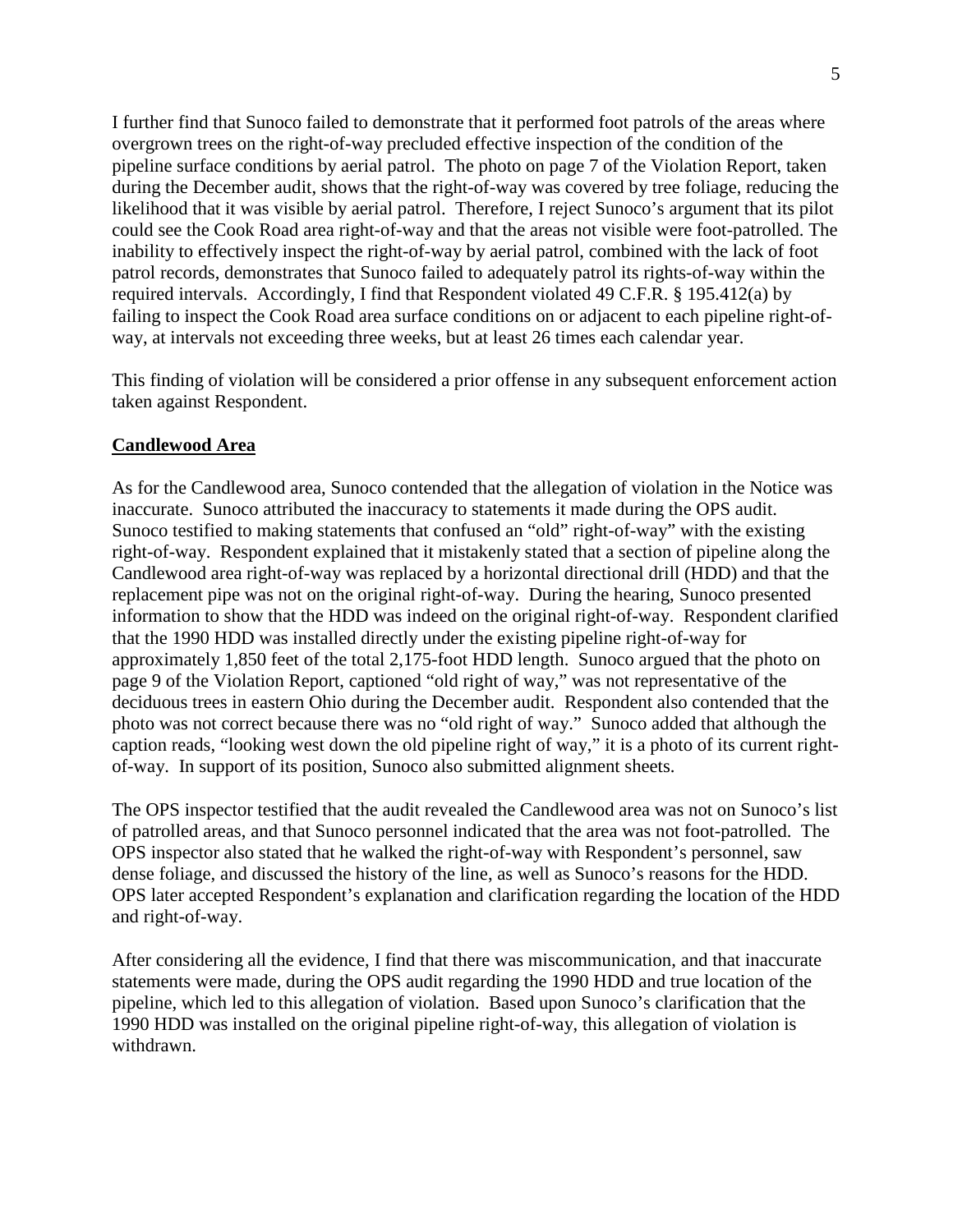#### **ASSESSMENT OF PENALTY**

Under 49 U.S.C. § 60122, Respondent is subject to an administrative civil penalty not to exceed \$100,000 per violation for each day of the violation, up to a maximum of \$1,000,000 for any related series of violations. In determining the amount of a civil penalty under 49 U.S.C. § 60122 and 49 C.F.R. § 190.225, I must consider the following criteria: the nature, circumstances, and gravity of the violation, including adverse impact on the environment; the degree of Respondent's culpability; the history of Respondent's prior offenses; Respondent's ability to pay the penalty and any effect that the penalty may have on its ability to continue doing business; and the good faith of Respondent in attempting to comply with the pipeline safety regulations. In addition, I may consider the economic benefit gained from the violation without any reduction because of subsequent damages, and such other matters as justice may require. The Notice proposed a total civil penalty of \$44,000 for the violations cited above.

**Item 1:** The Notice proposed a civil penalty of \$44,000 for Respondent's violation of 49 C.F.R. § 195.412(a), for failing to adequately inspect the Cook Road and Candlewood area surface conditions on or adjacent to Medina Main Line Block Valve and the Hudson Pump Station pipeline rights-of-way at intervals not exceeding 3 weeks, but at least 26 times each calendar year.

As noted above, I found that Respondent failed to inspect the Cook Road area surface conditions on or adjacent to each pipeline right-of-way, at intervals not exceeding three weeks, but at least 26 times each calendar year. I further found that there was no basis for a similar allegation of violation for the Candlewood area and therefore withdrew that portion of Item 1.

Maintaining a system of inspection ensures reasonable promptness in the detection of all surface conditions on and adjacent to the pipeline right-of-way. Patrolling alerts the operator to any indication of pipeline leaks and the detection of excavation activity that could affect the safe operation of the pipeline.

Based upon the withdrawal of part of the allegation of violation, I am reducing the civil penalty. Accordingly, having reviewed the record, the nature of the circumstances, gravity of the violation, including location of the pipe in an HCA and length of time the violation existed, I assess Respondent a reduced total civil penalty of \$34,000.

Payment of the civil penalty must be made within 20 days of service. Federal regulations (49 C.F.R. § 89.21(b)(3)) require this payment be made by wire transfer, through the Federal Reserve Communications System (Fedwire), to the account of the U.S. Treasury. Detailed instructions are contained in the enclosure. Questions concerning wire transfers should be directed to: Financial Operations Division (AMZ-341), Federal Aviation Administration, Mike Monroney Aeronautical Center, P.O. Box 269039, Oklahoma City, OK 73125; (405) 954-8893.

Failure to pay the \$34,000 civil penalty will result in accrual of interest at the current annual rate in accordance with 31 U.S.C. § 3717, 31 C.F.R. § 901.9 and 49 C.F.R. § 89.23. Pursuant to those same authorities, a late penalty charge of six percent (6%) per annum will be charged if payment is not made within 110 days of service. Furthermore, failure to pay the civil penalty